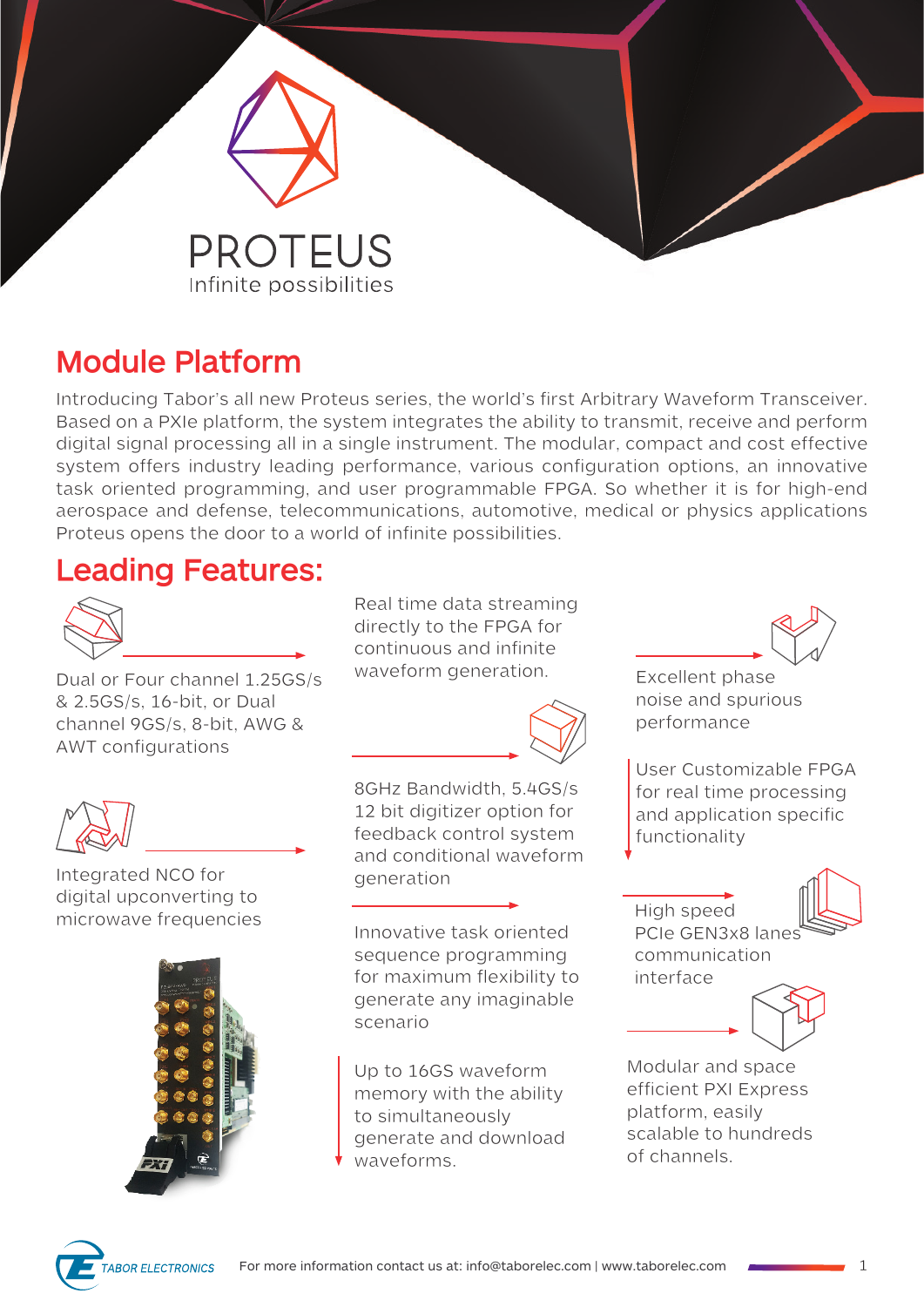

## Modular, scalable and compact

Based on PXI Express industry standard the modular architecture can easily scale to hundreds of channels, while keeping the required space to a minimum. The compact form size enables up to 4 generator output channels and 2 digitizer input channels to occupy only 3 PXI slots. So for synchronized, phase coherent, multi-channel applications such as quantum physics and radar applications the Proteus arbitrary waveform transceiver is an ideal, space efficient and cost effective solution.

## Ultra-fast communication interface

Spending more time setting up your generated scenario than actually running it? The PCI Express Gen 3 x8 lanes connection enables up to 64Gb/s of data transfer speed. This enables the Proteus arbitrary waveform transceiver to offer the fastest waveform download available on the market today, saving you one of your most valuable resources, time.

#### Feedback control system

Many of today's applications, require conditional waveform generation depending on input signals from the environment. The Proteus arbitrary waveform transceiver flawlessly integrates both DAC and ADC in one system, controlled by a single FPGA for optimal synchronization and minimum latency. This high speed control system provides a feedback loop for fast decision making on the fly with minimum latency.



#### Generate any imaginable scenario

The new series offers an innovative task oriented sequence programming where user can change the full instrument set up at every line of the task table. In addition, not only can users of the Proteus series instruments generate and download waveforms simultaneously, they can stream data directly to the FPGA without the need to use the built in memory. This enables generating random, unique and infinitely long scenarios directly from the controlling PC at DAC speeds of up to 9GS/s. So no matter whether your scenario is extremely complex, infinite or even dynamic you can generate it with the Proteus series model.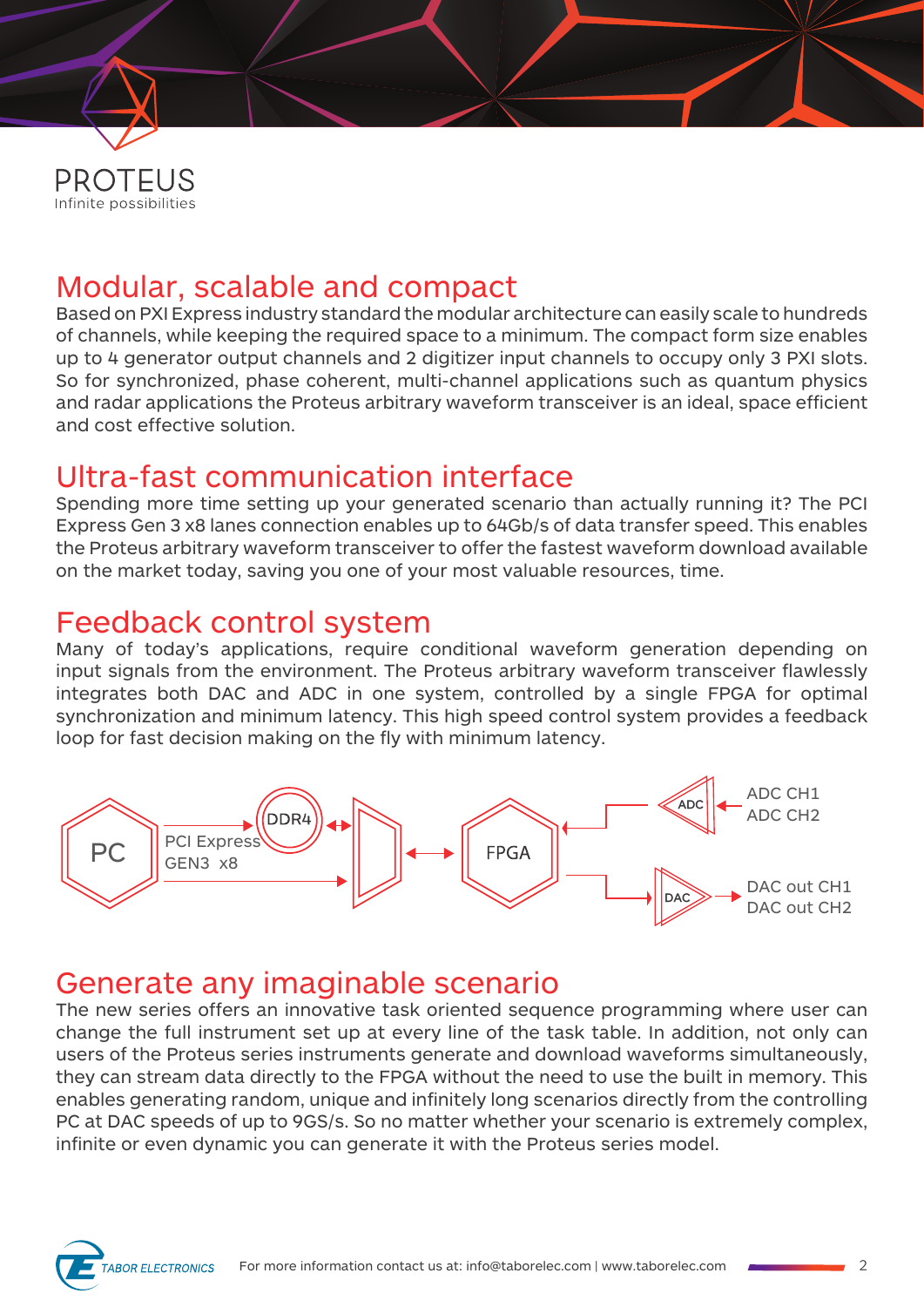| <b>CHANNELS CHARACTERISTICS</b> | P9082M          | P2582M   P2584M | P1282M   1284M |
|---------------------------------|-----------------|-----------------|----------------|
| <b>NUMBER OF CHANNELS</b>       | $\overline{2}$  | 2 4             |                |
| <b>INITIAL SKEW</b>             |                 | $\langle 20ps$  |                |
| <b>FINE DELAY</b>               |                 |                 |                |
| <b>RANGE</b>                    | $0$ to 5 ns     |                 |                |
| <b>RESOLUTION</b>               | 5ps             |                 |                |
| <b>ACCURACY</b>                 | ±5ps            |                 |                |
| <b>COARSE DELAY</b>             |                 |                 |                |
| <b>RANGE</b>                    | 0 to wavelength |                 |                |
| <b>RESOLUTION</b>               | 1 sample point  |                 |                |

| <b>ARBITRARY MODE</b>                                                 | P9082M                                                | P2582M   P2584M        | P1282M   1284M         |  |
|-----------------------------------------------------------------------|-------------------------------------------------------|------------------------|------------------------|--|
| <b>MAX. SAMPLE RATE</b>                                               | 9GS/s                                                 | 2.5GS/s                | 1.25GS/s               |  |
| <b>RESOLUTION</b>                                                     | 8-bit                                                 | $16$ -bit              |                        |  |
| <b>MAX. MEMORY SIZE</b>                                               | Up to 16GS                                            | Up to 8GS              |                        |  |
| <b>NUMBER OF SEGMENTS</b>                                             | 64k                                                   |                        |                        |  |
| <b>MINIMUM SEGMENT LENGTH</b><br><b>NORMAL</b><br><b>FAST SEGMENT</b> | 2048 points<br>1024 points<br>224 points<br>64 points |                        |                        |  |
| <b>WAVEFORM GRANULARITY</b><br>STANDARD<br>OPTIONAL                   | 64 points<br>32 points                                | 32 points<br>16 points | 32 points<br>16 points |  |

| <b>TASK MODE</b>                |                                                                     |  |  |
|---------------------------------|---------------------------------------------------------------------|--|--|
| <b>TASK TABLE LENGTH</b>        | 64K tasks per channel                                               |  |  |
| <b>TASK LOOPS</b>               | 1M                                                                  |  |  |
| <b>SEQUENCE</b>                 | A sequence is defined as a<br>continuous and looped series of tasks |  |  |
| <b>MAX, NUMBER OF SEQUENCES</b> | 32K sequences                                                       |  |  |
| <b>SEQUENCE LOOPS</b>           | 1M                                                                  |  |  |
| <b>SCENARIO</b>                 | A scenario is defined as a continuous<br>series of tasks/sequences  |  |  |
| <b>MAX. NUMBER OF SCENARIOS</b> | 1K scenarios                                                        |  |  |

| <b>STREAMING (STM OPTION)</b>  |                        |  |
|--------------------------------|------------------------|--|
| <b>MAX. STREAM RATE</b>        | 6GS/s                  |  |
| <b>MINIMUM PC REQUIREMENTS</b> |                        |  |
| CPU                            | i7                     |  |
| <b>MEMORY</b>                  | 32 <sub>GB</sub>       |  |
| OPFRATING SYSTEM               | WINDOWS 10             |  |
| <b>SOURCE</b>                  | <b>PXI Express Bus</b> |  |

| <b>SIGNAL PURITY</b>                                   | <b>DC OUTPUT</b>                            | <b>DIRECT OUTPUT</b>       |
|--------------------------------------------------------|---------------------------------------------|----------------------------|
| <b>HARMONIC DISTORTION (2)</b>                         |                                             |                            |
| fout = 10 MHz - 200 MHz,<br>Measured @ DC to 2 GHz     | $\left\langle -70 \right\rangle$ dBc (typ.) | $\leftarrow$ 70 dBc (typ.) |
| fout = $200$ MHz  1.5 GHz,<br>Measured @ DC to 4.5 GHz | $\leftarrow$ 60 dBc (typ.)                  | $\leftarrow$ 60 dBc (typ.) |
| fout = $1.5$ GHz  4.5 GHz,<br>Measured @ DC to 4.5 GHz | $\leftarrow$ 50 dBc (typ.)                  | <-50 dBc (typ.)            |
| $SFDR$ (3)                                             |                                             |                            |
| fout = $10$ MHz500 MHz,<br>Measured @ DC to 1.5 GHz    | $-80$ dBc (typ)                             | <-85 dBc (typ)             |
| fout = $500$ MHz4.5 GHz,<br>Measured @ DC to 4.5 GHz   | $-70$ dBc (typ)                             | <-75 dBc (typ)             |
| PHASE NOISE (@10kHz offset)                            |                                             |                            |
| $fout = 140.625MHz$                                    | $-134$ dBc/Hz                               |                            |
| $fout = 280.25MHz$                                     | $-128$ dBc/Hz                               |                            |
| $fout = 562.5MHz$                                      | $-122$ dBc/Hz                               |                            |
| fout = $1.125GHz$                                      | $-116$ dBc/Hz                               |                            |
| fout = $2.25GHz$                                       | $-110$ dBc/Hz                               |                            |
| $fout = 4.5GHz$                                        | $-104$ dBc/Hz                               |                            |

 $^{\left(1\right)}$  Max input data rate is 2.5GS/s. Max. interpolating sample rate is 9GS/s

 $^{(2)}$  SCLK=Max sample rate, amplitude = 400mVpp, Direct mode, measured using balun

 $^{(3)}$  SCLK=Max sample rate, amplitude = 400mVpp, excluding SCLK/2-fout, measured using balun

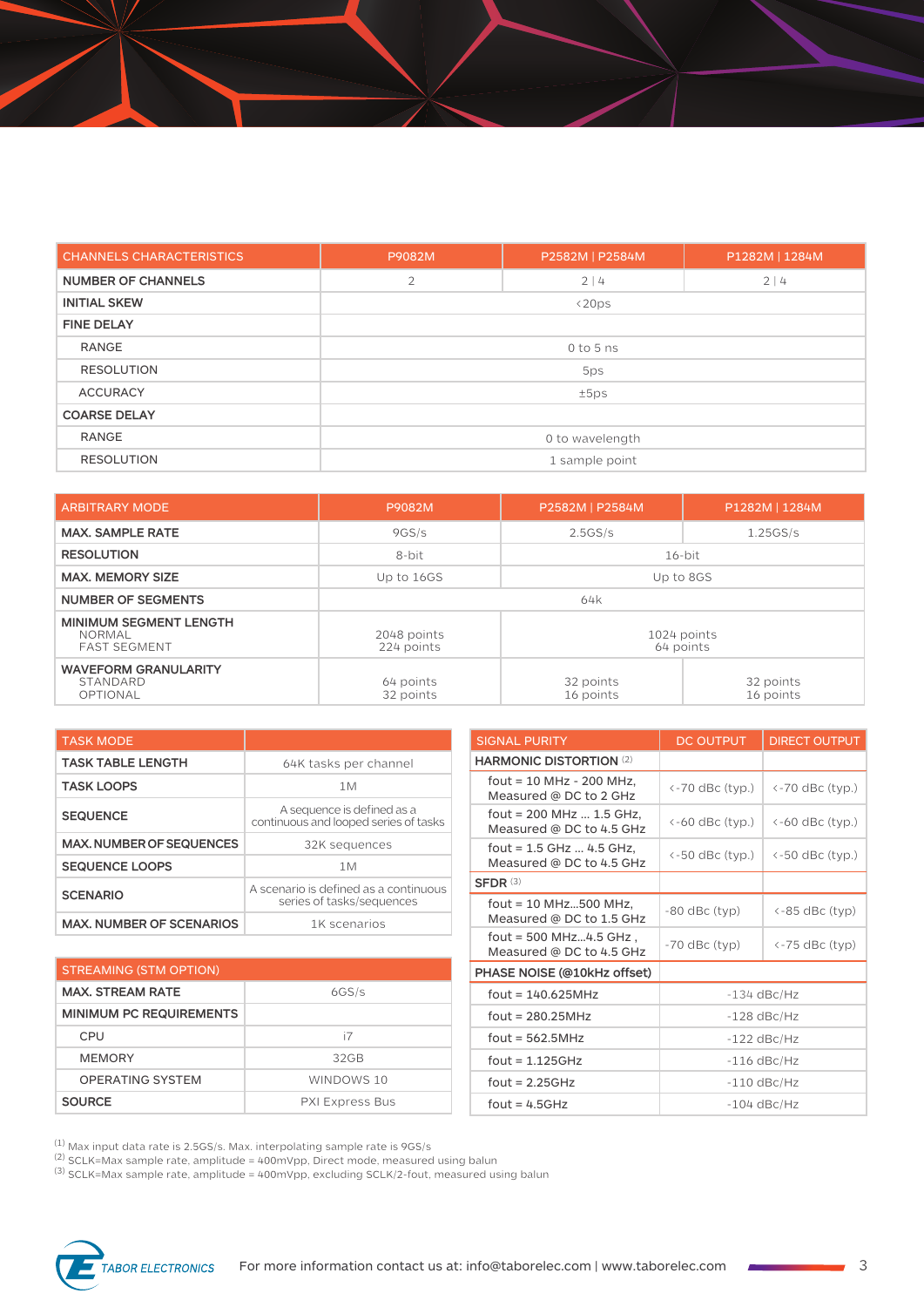

| <b>DC OUTPUT</b>                                           |                                             |  |  |
|------------------------------------------------------------|---------------------------------------------|--|--|
| <b>OUTPUT TYPE</b>                                         | Single-ended or differential,<br>DC-coupled |  |  |
| <b>IMPEDANCE</b>                                           | $50\Omega$ (nom)                            |  |  |
| <b>AMPLITUDE</b>                                           | 50 mVp-p to 1.3 Vp-p                        |  |  |
| <b>AMPLITUDE RESOLUTION</b>                                | 1 <sub>m</sub>                              |  |  |
| DC AMPLITUDE ACCURACY                                      | $\pm$ (3% of amplitude $\pm$ 2 mV)          |  |  |
| <b>VOLTAGE WINDOW</b>                                      | ±1.15V                                      |  |  |
| <b>DC OFFSET</b>                                           | ±0.5V                                       |  |  |
| <b>OFFSET RESOLUTION</b>                                   | 10mV                                        |  |  |
| DC OFFSET ACCURACY                                         | $\pm$ (3% of setting $\pm$ 15 mV)           |  |  |
| <b>SKEW BETWEEN NORMAL</b><br>AND COMPLEMENT OUTPUTS       | 0ps                                         |  |  |
| <b>RISE/FALL TIME (20% TO 80%)</b>                         | $\langle$ 130 ps (typ)                      |  |  |
| <b>INSTANTANEOUS BANDWIDTH</b><br>P128xM   P258xM   P9082M | 625MHz   1.25GHz   4.5GHz                   |  |  |
| <b>MAX, USABLE FREQUENCY</b><br>P128xM   P258xM   P9082M   | 2nd Nyquist<br>1.25GHz   2.5GHz   8GHz      |  |  |
| <b>JITTER (PEAK-PEAK)</b>                                  | $(15 \text{ ps (typ)})$                     |  |  |
| <b>OVERSHOOT</b>                                           | $\langle 5\%$ (typ)                         |  |  |
| <b>CONNECTOR TYPE</b>                                      | <b>SMA</b>                                  |  |  |

| <b>DIRECT OUTPUT (OPTIONAL)</b>                            |                                             |  |  |
|------------------------------------------------------------|---------------------------------------------|--|--|
| <b>OUTPUT TYPE</b>                                         | Single-ended or differential,<br>AC coupled |  |  |
| <b>IMPEDANCE</b>                                           | $50\Omega$ (nom)                            |  |  |
| <b>AMPLITUDE</b>                                           | 1mVpp to 550mVpp                            |  |  |
| <b>AMPLITUDE RESOLUTION</b>                                | 1 <sub>m</sub>                              |  |  |
| <b>AMPLITUDE ACCURACY</b>                                  | $\pm$ (3% of amplitude $\pm$ 2 mV)          |  |  |
| <b>RISE/FALL TIME (20% TO 80%)</b>                         | $\langle$ 60 ps (typ)                       |  |  |
| <b>INSTANTANEOUS BANDWIDTH</b><br>P128xM   P258xM   P9082M | 625MHz   1.25GHz   4.5GHz                   |  |  |
| <b>MAX. USABLE FREQUENCY</b><br>P128xM   P258xM   P9082M   | 2nd Nyguist<br>1.25GHz   2.5GHz   8GHz      |  |  |
| <b>CONNECTOR TYPE</b>                                      | SMA                                         |  |  |

| <b>SAMPLE CLOCK OUTPUT</b> |                                                           |
|----------------------------|-----------------------------------------------------------|
| <b>SOURCE</b>              | Selectable, internal synthesizer<br>or sample clock input |
| <b>FREQUENCY RANGE</b>     | <b>SCLK Range</b>                                         |
| <b>OUTPUT AMPLITUDE</b>    | 0.5V to 1V depending on SCLK                              |
| <b>IMPEDANCE</b>           | 500 (nom), AC coupled                                     |
| <b>CONNECTOR</b>           | <b>SMA</b>                                                |

| <b>SYNC CLOCK OUTPUT</b>                     |                   |
|----------------------------------------------|-------------------|
| <b>AMPLITUDE</b>                             | 500mVpp, typ.     |
| <b>FREQUENCY</b><br>P9082M<br>P128xM, P258xM | SCLK/32<br>SCLK/8 |
| <b>WAVEFORM</b>                              | Square            |
| <b>RISE/FALL TIME (20% TO 80%)</b>           | <150ps            |
| <b>IMPEDANCE</b>                             | LVCMOS            |
| <b>CONNECTOR</b>                             | <b>SMP</b>        |

| <b>MARKER OUTPUTS</b>                                                |                                              |  |
|----------------------------------------------------------------------|----------------------------------------------|--|
| <b>NUMBER OF MARKERS</b><br>P1282M, P1284M<br>P2582M, P2584M, P9082M | 4 (extra 8 Optional)<br>8 (extra 8 Optional) |  |
| <b>OUTPUT TYPE</b>                                                   | Single Ended                                 |  |
| <b>OUTPUT IMPEDANCE</b>                                              | $50\Omega$ (nom)                             |  |
| <b>AMPLITUDE</b>                                                     |                                              |  |
| <b>VOLTAGE WINDOW</b>                                                | ±1.15V                                       |  |
| LEVEL                                                                | 32mVpp to 1.2Vpp<br>(32 discrete levels)     |  |
| <b>RESOLUTION</b>                                                    | 10mVpp                                       |  |
| <b>ACCURACY</b>                                                      | ±7%                                          |  |
| <b>OFFSET</b>                                                        |                                              |  |
| <b>RANGE</b>                                                         | ±0.5V                                        |  |
| <b>RESOLUTION</b>                                                    | 10 <sub>m</sub>                              |  |
| <b>ACCURACY</b>                                                      | $\pm$ (3% of setting $\pm$ 15 mV)            |  |
| <b>RISE/FALL TIME (20% TO 80%)</b>                                   | $\langle 200 \text{ps}$                      |  |
| <b>RANGE</b>                                                         | 0 - waveform length                          |  |
| <b>RESOLUTION</b><br>P128xM, P258xM<br>P9082M                        | 2 pts<br>8 pts                               |  |
| <b>MARKER DELAY</b>                                                  |                                              |  |
| <b>COARSE DELAY</b>                                                  |                                              |  |
| <b>RANGE</b>                                                         | 0 to 2048 points                             |  |
| <b>RESOLUTION</b><br>P128xM, P258xM<br>P9082M                        | 8 points<br>32 points                        |  |
| <b>FINE DELAY</b>                                                    |                                              |  |
| <b>RANGE</b>                                                         | $0$ to $1.2$ ns                              |  |
| <b>RESOLUTION</b>                                                    | 1ps                                          |  |
| <b>ACCURACY</b>                                                      | 15ps                                         |  |
| <b>CONNECTOR TYPE</b>                                                | <b>SMP</b>                                   |  |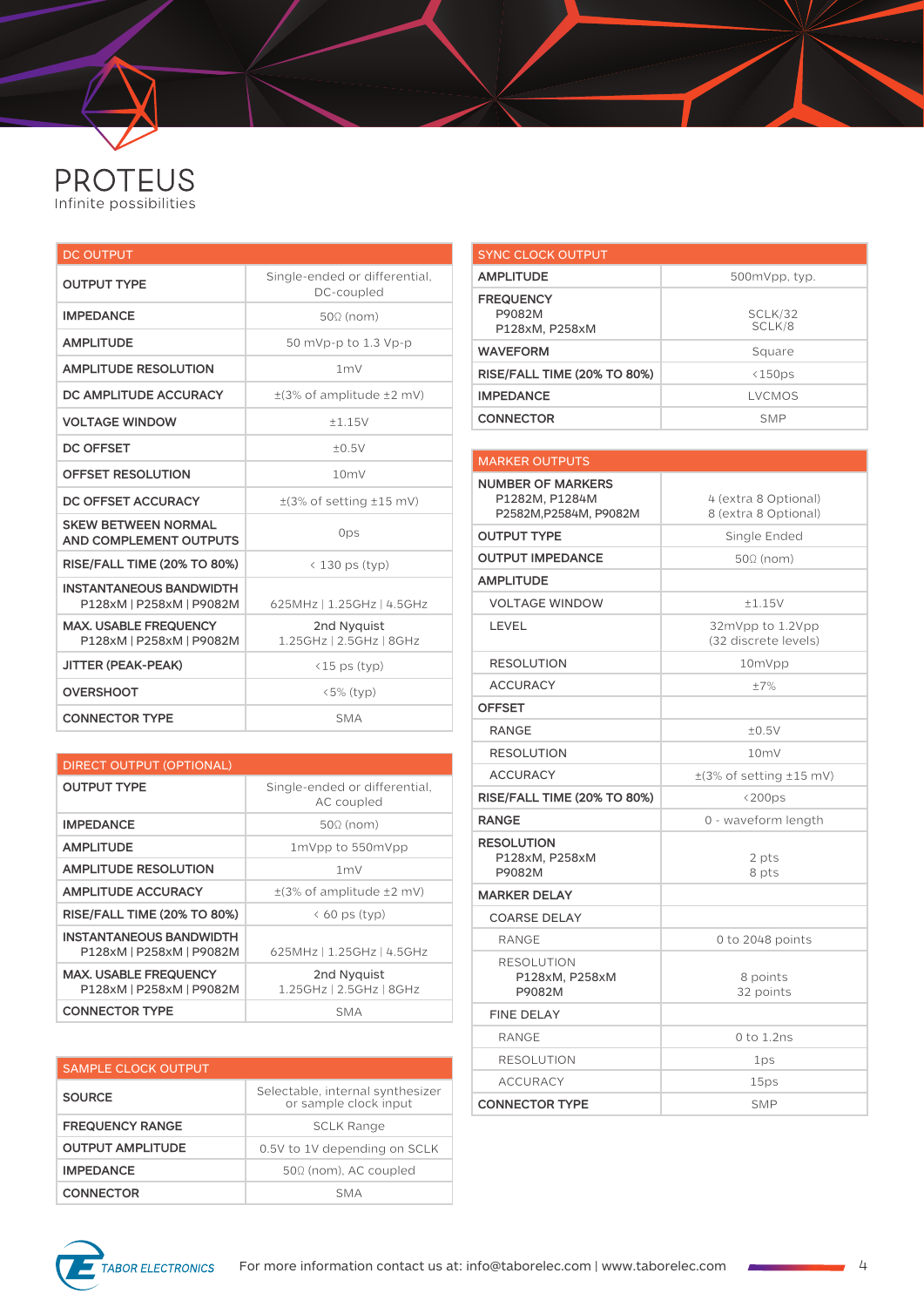| REFERENCE CLOCK OUTPUT |                                   |
|------------------------|-----------------------------------|
| <b>SOURCE</b>          | Internal TCXO                     |
| <b>WAVEFORM</b>        | Square                            |
| <b>FREQUENCY</b>       | 100MHz or REF IN                  |
| <b>STABILITY</b>       | $+/- 2.5$ PPM                     |
| <b>AGING</b>           | $+/- 1$ PPM @ $+25$ °C (per year) |
| <b>CONNECTOR</b>       | <b>SMP</b>                        |

| <b>REFERENCE CLOCK INPUT</b> |                               | <b>CONNECTOR</b>                       | <b>MDR</b>     |
|------------------------------|-------------------------------|----------------------------------------|----------------|
| <b>INPUT FREQUENCIES</b>     | 10MHz / 100MHz selectable     |                                        |                |
| <b>LOCK RANGE</b>            | $±$ 1MHz                      | DIGITIZER CHARACTERISTICS (AWT OPTION) |                |
|                              |                               | <b>NUMBER OF CHANNELS</b>              | $1$ or $2$     |
| <b>INPUT LEVEL</b>           | 0.6 Vp-p to 1.7 Vp-p          |                                        |                |
| <b>IMPEDANCE</b>             | $50\Omega$ . AC coupled (nom) | <b>INPUT VOLTAGE RANGE</b>             | $500$ mVpp (f) |
| <b>CONNECTOR TYPE</b>        | <b>SMP</b>                    | <b>INPUT VOLTAGE OFFSET</b>            | $-2V$ to $+$   |

| <b>SAMPLE CLOCK INPUT</b> |                                   |
|---------------------------|-----------------------------------|
| <b>FREQUENCY RANGE</b>    | <b>SCLK Range</b>                 |
| <b>INPUT LEVEL RANGE</b>  | $0.4$ Vpp to $1.2$ Vpp            |
| <b>DAMAGE LEVEL</b>       | $\left(-0.5V_0r_0+5V_0r_0\right)$ |
| <b>INPUT IMPEDANCE</b>    | $50\Omega$ nom, AC coupled        |
| <b>CONNECTOR TYPE</b>     | SMA                               |

| <b>TRIGGER INPUTS</b>                                                            |                                                                       |  |
|----------------------------------------------------------------------------------|-----------------------------------------------------------------------|--|
| <b>RANGE</b>                                                                     | $-5$ V to $+5$ V                                                      |  |
| <b>THRESHOLD</b>                                                                 | ±5V                                                                   |  |
| <b>RESOLUTION</b>                                                                | $100 \text{ mV}$                                                      |  |
| <b>SENSITIVITY</b>                                                               | 200 mV                                                                |  |
| <b>JITTER</b><br>Standard<br>P128xM. P258xM<br>P9082M<br>Low Trigger Jitter Opt. | 8 SCLK periods<br>32 SCLK periods<br>SQRT(SCLK period^2 + 150e-12^2)  |  |
| <b>LATENCY / SYSTEM DELAY</b><br>P128xD, P258xD<br><b>P908xD</b>                 | <900SCLK periods<br><2700 SCLK Periods                                |  |
| <b>POLARITY</b>                                                                  | Pos or Neg                                                            |  |
| <b>SOURCE</b>                                                                    | Selectable between channels                                           |  |
| <b>INPUT IMPEDANCE</b>                                                           | 10 k $\Omega$ or 50 $\Omega$ (nom), DC coupled,<br>factory configured |  |
| <b>MAX TOGGLE FREQUENCY</b>                                                      | 10MHz (50MHz Optional)                                                |  |
| <b>MINIMUM PULSE WIDTH</b>                                                       | 50ns (5ns Optional)                                                   |  |
| <b>CONNECTOR TYPE</b>                                                            | <b>SMP</b>                                                            |  |

| <b>FAST SEGMENT DYNAMIC CONTROL INPUT (OPTIONAL)</b>         |                                                   |  |
|--------------------------------------------------------------|---------------------------------------------------|--|
| <b>INPUT SIGNALS</b>                                         | Data 10 bit, Channel select 2 bit,<br>Valid 1 bit |  |
| <b>SEGMENTS / SEQUENCES</b>                                  | 1024 (128 fast)                                   |  |
| <b>DATA RATE</b>                                             | 35MHz                                             |  |
| <b>MINIMUM LATENCY (Dynamic control input to direct out)</b> |                                                   |  |
| <b>FAST SEGMENT</b>                                          | $<$ 250 $ns$                                      |  |
| NORMAL SEGMENT                                               | $\langle 1 \mu s$                                 |  |
| <b>INPUT LEVEL</b>                                           | i vtti                                            |  |
| <b>CONNECTOR</b>                                             | <b>MDR</b>                                        |  |

| <b>DIGITIZER CHARACTERISTICS (AWT OPTION)</b> |                                                                |  |
|-----------------------------------------------|----------------------------------------------------------------|--|
| <b>NUMBER OF CHANNELS</b>                     | $1$ or $2$                                                     |  |
| <b>INPUT VOLTAGE RANGE</b>                    | 500 mVpp (full scale)                                          |  |
| <b>INPUT VOLTAGE OFFSET</b>                   | $-2V$ to $+2V$                                                 |  |
| <b>INPUT FREQUENCY RANGE</b>                  | 9GHz                                                           |  |
| <b>RESOLUTION</b>                             | 12 bits                                                        |  |
| <b>ACQUISITION MEMORY</b>                     | up to 8GS                                                      |  |
| <b>SAMPLE CLOCK SOURCES</b>                   | Internal or external                                           |  |
| <b>INTERNAL CLOCK SOURCE</b>                  | Internal, external reference                                   |  |
| <b>MAX SAMPLING RATE</b>                      | 5.4GS/s in Single channel mode<br>2.7Gs/s in Dual channel mode |  |
| <b>MIN SAMPLING RATE</b>                      | 1GS/s                                                          |  |
| <b>CLOCK ACCURACY</b>                         | <2 ppm                                                         |  |
| <b>IMPEDANCE</b>                              | 500                                                            |  |
| <b>COUPLING</b>                               | DC or AC (factory configured)                                  |  |
| <b>CONNECTOR</b>                              | <b>SMA</b>                                                     |  |
| <b>TRIGGER SYSTEM</b>                         |                                                                |  |
| <b>TRIGGER MODES</b>                          | Positive, negative edge                                        |  |
| <b>TRIGGER SOURCES</b>                        | External, Software, Channel                                    |  |
| <b>COUPLING</b>                               | DC                                                             |  |
| <b>IMPEDANCE</b>                              | $50\Omega$ (nominal)                                           |  |
| <b>LEVEL RANGE</b>                            | >± 2.5 V (nominal)                                             |  |
| <b>FREQUENCY RANGE</b>                        | DC to 65MHz                                                    |  |
| CONNECTOR                                     | <b>SMA</b>                                                     |  |

| <b>FPGA PROGRAMMING</b> |                                                                             |
|-------------------------|-----------------------------------------------------------------------------|
| <b>FPGA TYPE</b>        | Xilinx Kintex UltraScale XCKU060<br>upgradeable to XCKU115                  |
| <b>MODES</b>            |                                                                             |
| <b>STANDARD</b>         | Tabor standard built-In<br>functionality                                    |
| DECISION BLOCKS         | Built-in library of mathematical<br>functions, modulation & digital Filters |
| SHELL.                  | Open core providing all interfaces and<br>configuration path to the user    |